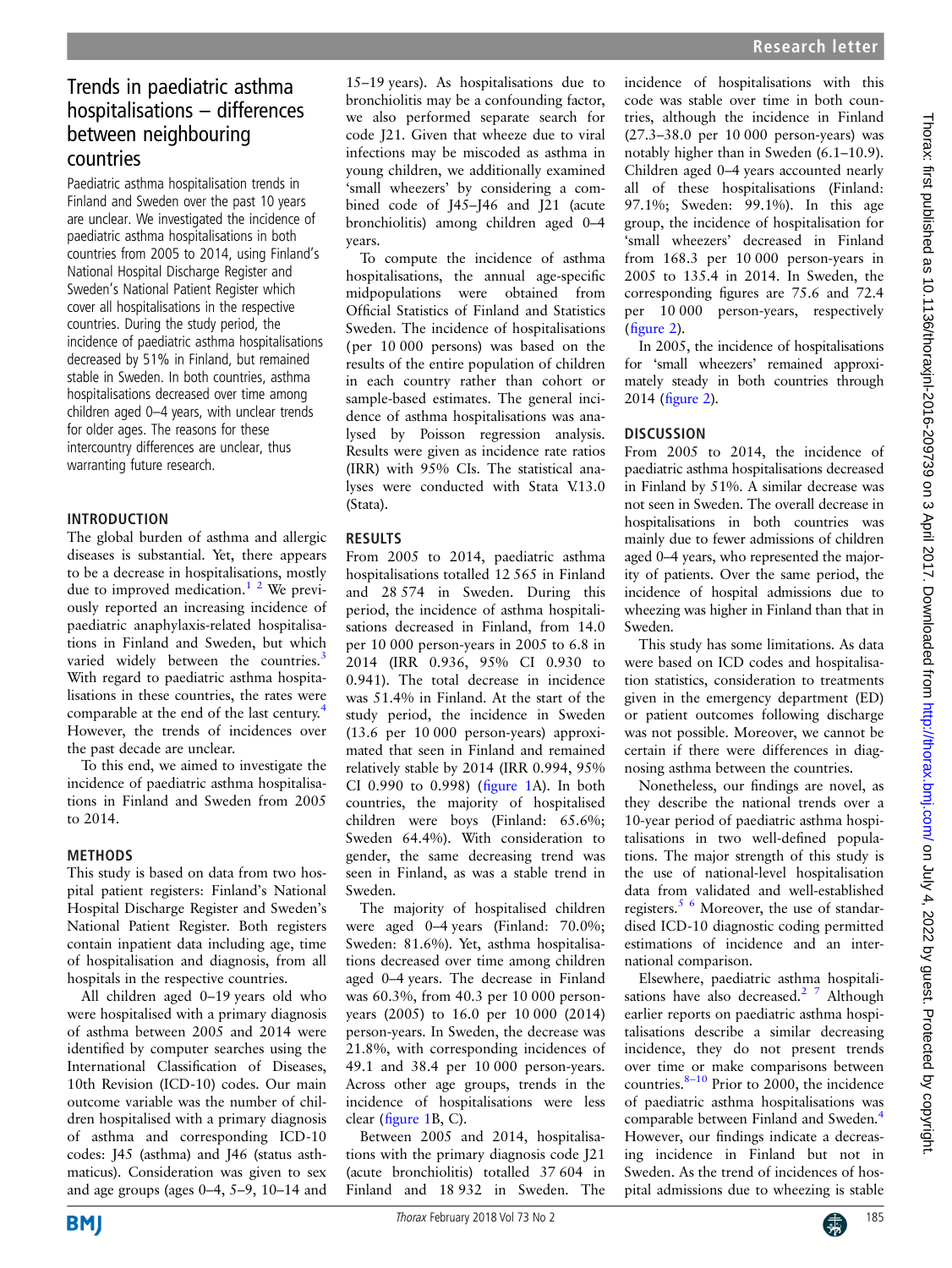<span id="page-1-0"></span>

Figure 1 Incidence of hospitalisations for asthma per 10 000 person-years among Finnish and Swedish children (aged 0–19 years) between 2005 and 2014. (A) Finland and Sweden. (B)Finland: age groups and total. (C) Sweden: age groups and total.